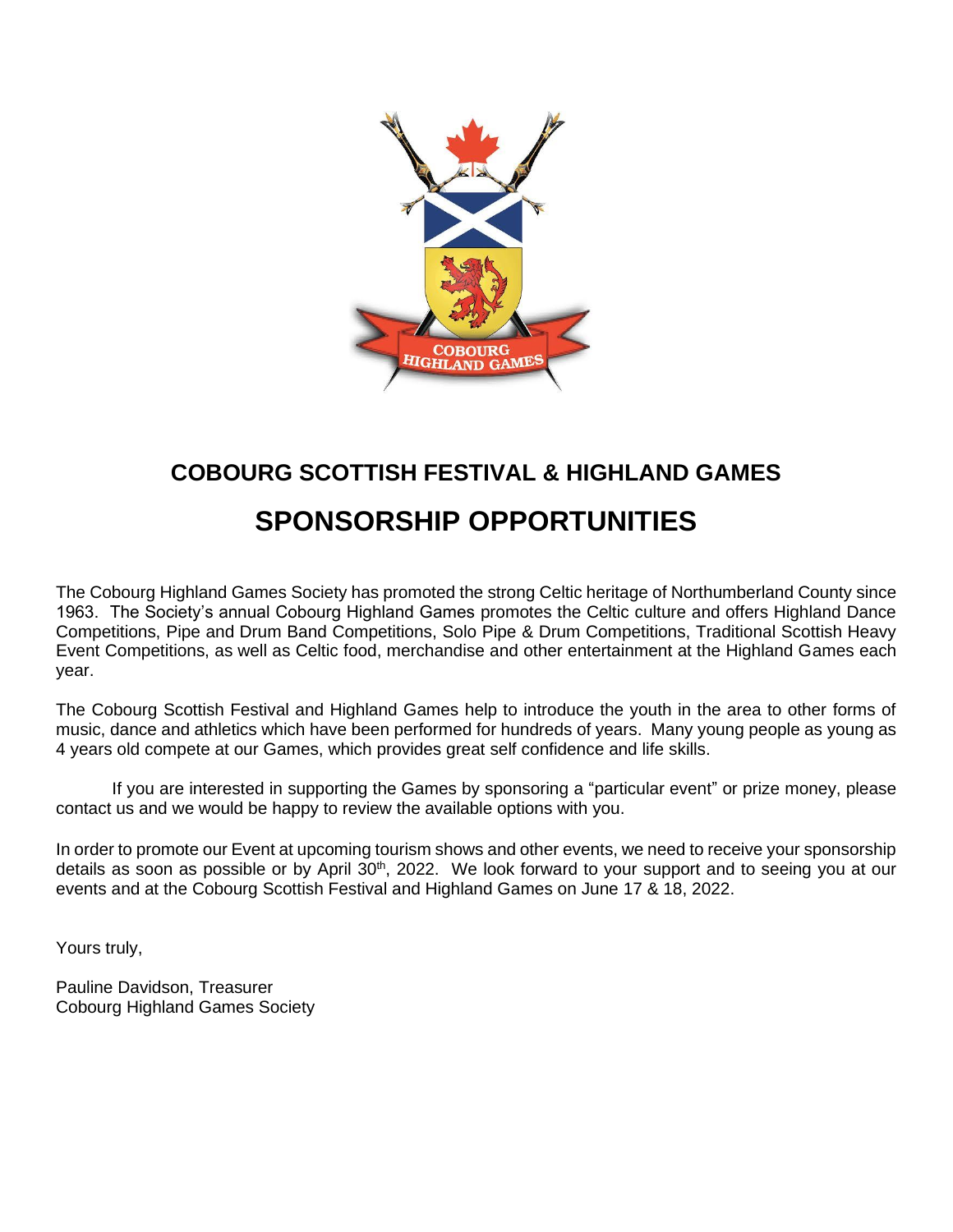# **2022 Sponsorship Categories**

## **CORPORATE Friend**: *\$100 Or In-Kind goods/services valued at \$200*

- ❖ Print Advertising Your Company Name listed in the Highland Games Guide.
- ❖ Your Company Name listed on our Web Site Sponsor or Accommodations Page.

## **BRONZE Sponsor**: *\$250 Or In-Kind goods/services valued at \$500.00*

- ❖ Your Company Logo listed on our Web Site Sponsor or Accommodations Page with a link to your Website & Your Company Name Listed the Highland Games Guide.
- ❖ A 16" x 24" Sign displayed at the Games behind or in front of the Highland Dance Competition Stage.
- ❖ 2 Complimentary Passes to the Highland Games Value \$40.

# **SILVER Sponsor:** *\$500 or In-Kind goods/services valued at \$1,000*

- ❖ All the benefits of our Bronze Sponsor and/or:
- ❖ Your Company Logo presented on the Schedule of Events page of our Website with a link to your website, and Your Logo listed in the Cobourg Highland Games Guide.
- ❖ Recognition at the Games at each of the entertainment areas and your Banner prominently displayed at the Games (banner supplied by sponsor).
- ❖ 4 Complimentary passes to the Highland Games Value \$80.

## **GOLD Sponsor**: *\$1,000 or In-Kind goods/services valued at \$2,000*

- ❖ All the benefits of our Silver Sponsor and/or:
- ❖ Logo Placement as a Gold Sponsor in all event advertisements and a Business card Advertisement in the Highland Games Guide with your choice of location (eg.: Heavy Events, Highland Dance, Bands).
- ❖ Complimentary Booth Space (10'x10') at Highland Games (booth supplied by sponsor) Value \$150.
- ❖ 6 Complimentary passes to the Highland Games Value \$120.

## **PLATINUM Sponsor**: *\$2,500 or in-kind goods/services valued at \$5,000*

- ❖ All the benefits of our Gold Sponsor and/or:
- ❖ Logo placement as a Platinum Sponsor in all event advertisements and a Double Business Card Advertisement in the Highland Games Guide with your choice of location.
- ❖ Logo placement on Cobourg Highland Games Website & Facebook Home Page with link to your company website, your logo also listed on the Sponsor Page.
- ❖ 8 Complimentary passes to the Highland Games Value \$160.

## **PRESENTING Sponsor:** *\$5,000 or in-kind goods/services valued at \$10,000*.

- ❖ All the benefits of our Platinum Sponsor and/or:
- ❖ Full Recognition of Sponsorship of Pipe Band, Highland Dance or Heavy Event Competition.
- ❖ Prominent logo placement as a Presenting Sponsor in all event advertisements and a Full Panel advertisement in the Highland Games Guide.
- ❖ Your company name mentioned as a Major Sponsor on Radio commercials.
- ❖ Banner ad placement on Cobourg Highland Games Home Page (website & Facebook) with link to your company website and your logo on the Sponsor Page.
- ❖ 10 Complimentary passes to the Highland Games, Value \$200.